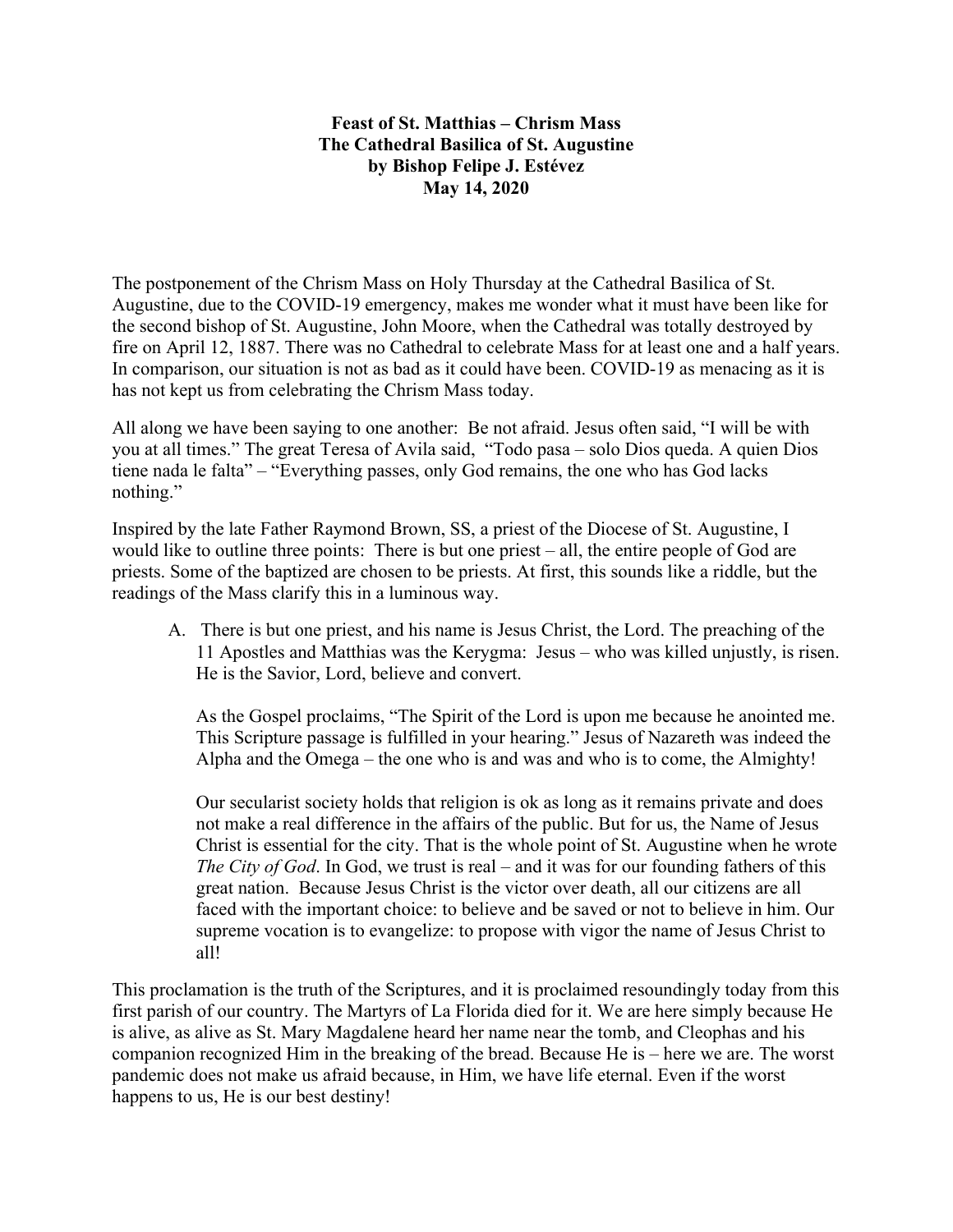B. The entire people of God are a priestly people. The prophet Isaiah's teaching is so true, "You yourselves shall be named priests of the Lord, ministers of our God shall you be called." On the sacred day of your baptism, the following words were said to you as the priest or deacon anointed your forehead: "The God of power and Father of our Lord Jesus Christ … now anoints you with the chrism of salvation, so that united with his people, you may remain forever a member of Christ who is priest, prophet, and king."

Our journey begins with our baptism, and in our parishes, the catechumens of our RCIA do wait with real expectation for the holy oil of the catechumens to strengthen them to turn away from evil, temptation, and sin. Our journey is a way, a way that has a most happy term. But for those in this critical time of the pandemic, the oil of the sick is how Jesus reaches out his love to those who are frail, and those near death. How could we forget today those taken by COVID-19 and in their loneliness need desperately the visit of the priest with the oils (the holy anointing) that bring them the comfort of the merciful Good Shepherd.

C. Some brothers, taken from the people of God, are so blessed that the love of Christ reaches out to them with a unique spousal love, called to be priests of the new covenant by the imposition of hands of a successor of the Apostles.

Today we give thanks for priests in our midst and for those throughout our 61 parishes and missions who serve in this particular church, the Diocese of St. Augustine. We are all grateful for their perseverance in serving the priestly people of God with selfless care. We celebrate with anticipation in a few weeks when Maurice, Jared, Anthony, Chris, Mason, and Clay will come to this cathedral with their immediate family to be ordained priests. Their hands will be anointed with the holy Chrism consecrated today. The sacrament of holy orders will be given to them by the imposition of hands by the bishop and priests for the glory of the triune God.

D. We chose this date to celebrate the Chrism Mass because of the apostolic feast of St. Matthias. Deacon Keith Fournier has reminded us by quoting St. Clement of Alexandria, who said that Matthias was not chosen by Jesus for who he was, but for what Jesus foresaw he would become. He was elected, not because he was worthy, but that he would become worthy. Matthias must have felt like a latecomer, an afterthought. At times we resent the newcomer, but the apostolic community was not complete without this newcomer. A coin in the lot made the difference: For the eleven Apostles, it was God's choice, as simple as that. And Joseph Barsabbas-Justus the one left behind, I wonder – did he feel relieved that his life was to go on without any new challenging adventure, but to go on simply to continue witnessing Christ right there in his ordinary milieu? Nothing is said of him by anybody.

Last Sunday, our country celebrated Mother's Day, and I ask you to join me in recognizing our mothers present in this assembly with the gratitude of us all. Let us all also honor the Mother of our Lord Jesus Christ – Mary of Nazareth – who conceived the Lord in her Immaculate Heart by the Holy Spirit, who nursed him with love beyond all telling. Yesterday we invoked her as Our Lady of Fatima, and today let us turn to her under the title of Our Lady of La Leche and simply honor her by praying: